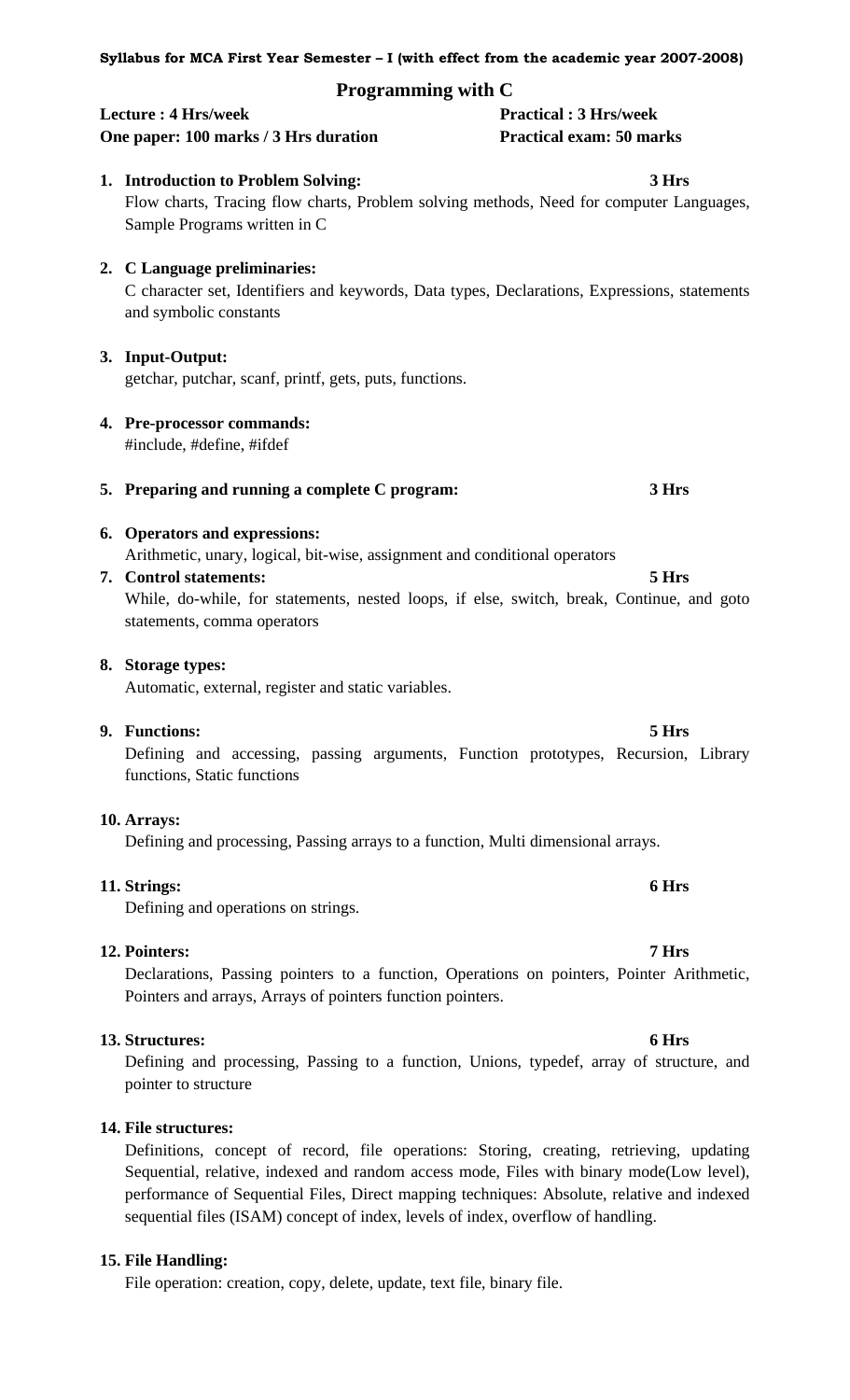**Term work/ Practical:** Each candidate will submit a journal in which at least 12 practical assignments based on the above syllabus along with the flow chart and program listing will be submitted with the internal test paper. Test graded for 10 marks and Practical graded for 15 marks.

# **List of Practical**

Two programs based on functions.

Two programs based on pointers.

Four programs based on Remaining portion eg. Control statements, Structures and Unions etc. Three programs based on Different File Operations (File Handling)

# **References :**

- **1.** Mastering C by Venugopal, Prasad TMH
- **2.** Complete reference with C Tata McGraw Hill
- **3.** C programming E.Balagurusamy Tata McGray Hill
- **4.** How to solve it by Computer : Dromey, PHI
- **5.** Schaums outline of Theory and Problems of programming with C : Gottfried
- **6.** The C programming language : Kerninghan and Ritchie
- **7.** Programming in ANSI C : Ramkumar Agarwal
- **8.** Mastering C by Venugopal, Prasad TMH
- **9.** Let Us C by kanetkar
- **10.** An introduction to data structures with applications, Jean-Paul Trembly and Paul Sorenson,  $(2<sup>nd</sup>$  edition), 1884

# **SYSTEM ANALYSIS & DESIGN**

| <b>Lecture: 4 Hrs/week</b> |                                                                                                                                                                                                                                                                                                             | <b>Practical: 1 Hr/week</b>     |  |
|----------------------------|-------------------------------------------------------------------------------------------------------------------------------------------------------------------------------------------------------------------------------------------------------------------------------------------------------------|---------------------------------|--|
|                            | One paper: 100 marks / 3 Hrs duration                                                                                                                                                                                                                                                                       | <b>Practical exam: 25 marks</b> |  |
|                            | 1. Introduction<br>Systems & computer based systems, types of information system<br>System analysis & design<br>$\bullet$<br>Role, task & attribute of the system analyst<br>$\bullet$                                                                                                                      | 3 Hrs                           |  |
|                            | 2. Approaches to system development<br><b>SDLC</b><br>$\bullet$<br>Explanation of the phases<br>$\bullet$<br>Different models their advantages and disadvantages<br>$\bullet$<br>Waterfall approach<br>$\circ$<br>Iterative approach<br>$\circ$<br>Extreme programming<br>$\circ$<br>RAD model<br>$\circ$   | 5 Hrs                           |  |
|                            | Unified process<br>$\circ$<br>Evolutionary software process model<br>$\circ$<br>Incremental model<br>$\bullet$<br>Spiral model<br>$\bullet$<br>Concurrent development model<br>$\bullet$                                                                                                                    |                                 |  |
| 3.                         | Analysis: investigating system requirements<br>Activities of the analysis phase<br>$\bullet$<br>Fact finding methods<br>$\bullet$<br>Review existing reports, forms and procedure descriptions<br>O<br>Conduct interviews<br>$\circ$<br>Observe & document business processes<br>O<br>Build prototypes<br>O | 4 Hrs                           |  |
|                            |                                                                                                                                                                                                                                                                                                             |                                 |  |

o Questionnaires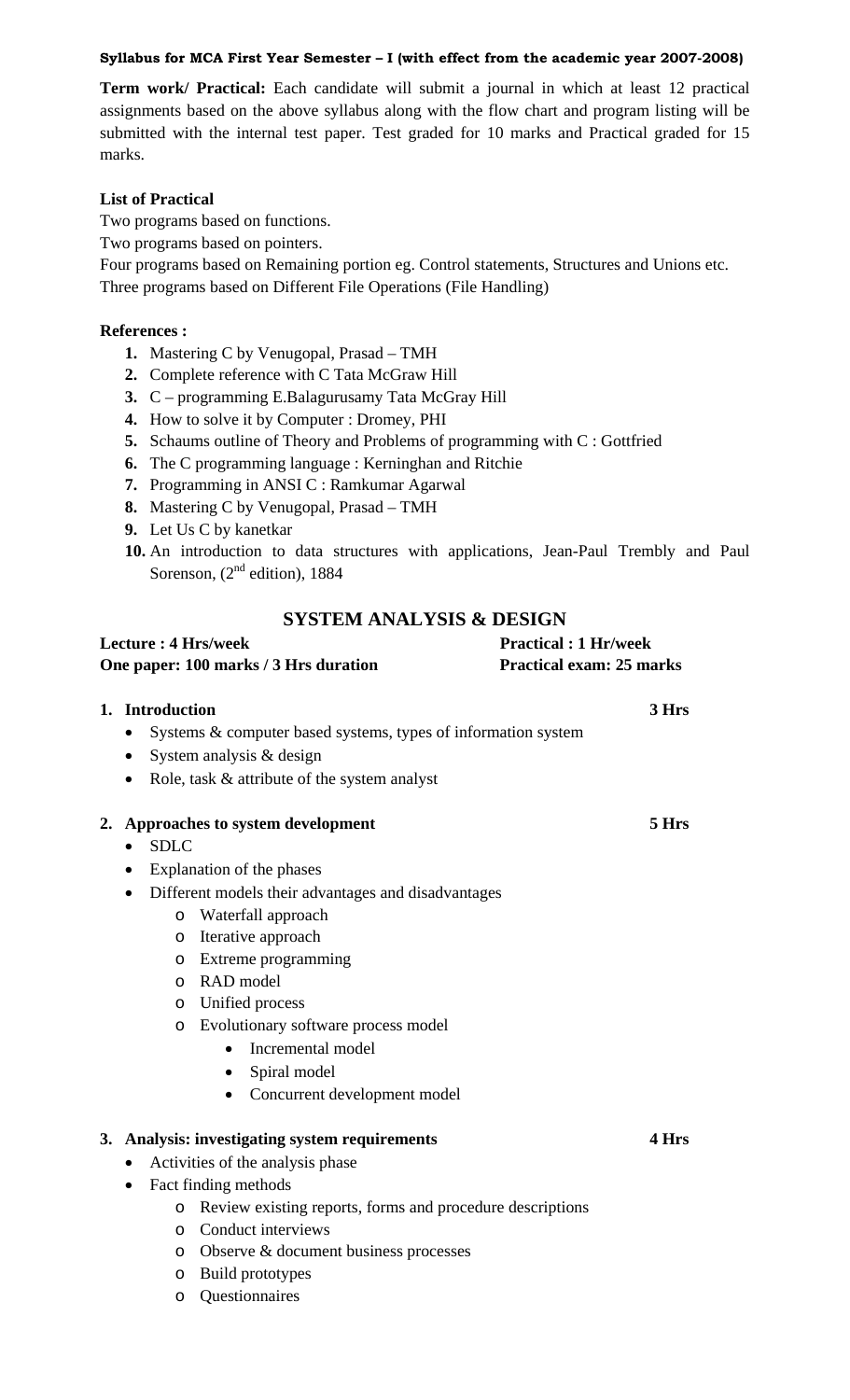|    | Syllabus for MCA First Year Semester - I (with effect from the academic year 2007 |       |
|----|-----------------------------------------------------------------------------------|-------|
|    | Conduct jad sessions<br>O                                                         |       |
|    | Validate the requirements                                                         |       |
|    | Structured walkthroughs<br>$\circ$                                                |       |
|    | 4. Feasibility analysis                                                           | 4 Hrs |
|    | Feasibility study and cost estimates                                              |       |
|    | Cost benefit analysis<br>$\bullet$                                                |       |
|    | Identification of list of deliverables<br>$\bullet$                               |       |
|    | 5. Modeling system requirements                                                   | 7 Hrs |
|    | Data flow diagrams logical and physical<br>$\bullet$                              |       |
|    | <b>Structured English</b><br>$\bullet$                                            |       |
|    | Decision tables                                                                   |       |
|    | Decision trees<br>$\bullet$                                                       |       |
|    | Entity relationship diagram<br>$\bullet$                                          |       |
|    | Data dictionary<br>$\bullet$                                                      |       |
| 6. | Design                                                                            | 7 Hrs |
|    | Design phase activities<br>$\bullet$                                              |       |
|    | Develop system flowchart                                                          |       |
|    | Structure chart                                                                   |       |
|    | Transaction analysis<br>O                                                         |       |
|    | Transform analysis<br>O                                                           |       |
|    | Software design and documentation tools                                           |       |
|    | Hipo chart<br>٠                                                                   |       |
|    | Warnier orr diagram                                                               |       |
|    | Designing databases                                                               |       |
|    | Entities                                                                          |       |
|    | Relationships                                                                     |       |
|    | <b>Attributes</b>                                                                 |       |
|    | Normalization                                                                     |       |
|    | 7. Designing input, output & user interface                                       | 4 Hrs |
|    | Input design                                                                      |       |
|    | Output design                                                                     |       |
|    | User interface design                                                             |       |
| 8. | <b>Testing</b>                                                                    | 6 Hrs |
|    | Strategic approach to software testing                                            |       |
|    | Test series for conventional software                                             |       |
|    | Test strategies for object-oriented software<br>$\bullet$                         |       |
|    | Validation testing<br>$\bullet$                                                   |       |
|    | System testing                                                                    |       |
|    | Debugging                                                                         |       |
|    | 9. Implementation & maintenance                                                   | 2 Hrs |
|    | Activities of the implementation $\&$ support phase                               |       |
|    | 10. Documentation                                                                 | 3 Hrs |
|    | Use of case tools,                                                                |       |
|    |                                                                                   |       |

Documentation-importance, types of documentation

# Books:

- 1. "Analysis and Design of Information Systems": Senn, TMH
- 2. System Analysis and Design: : Howryskiewycz, PHI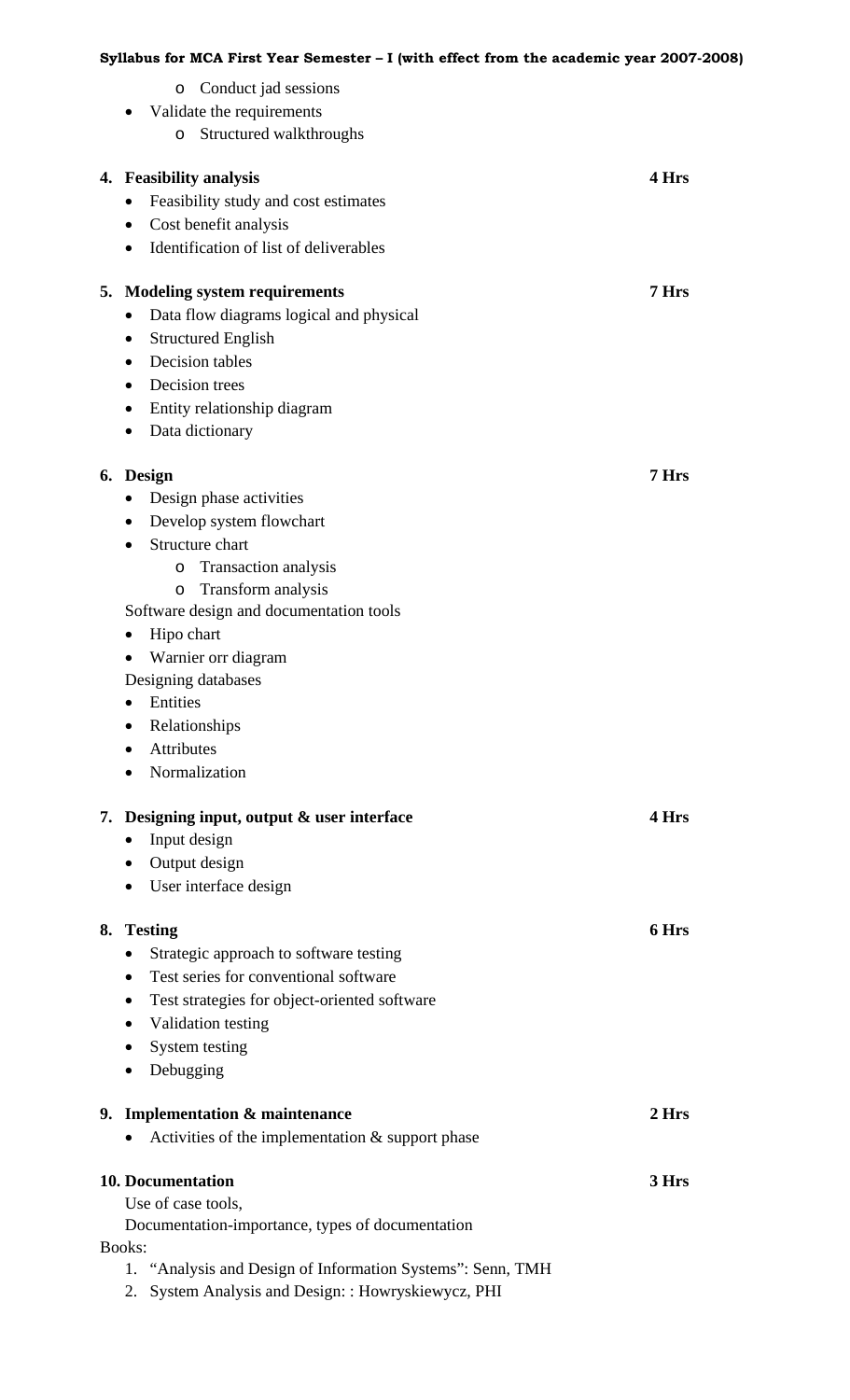- 3. "System Analysis and Design" : Awad
- 4. "Software Engineering A practitioners Approach": Roger S. Pressman TMH
- 5. "System Analysis and Design Methods: " Whitten, Bentley
- 6. "Analysis and Design of Information Systems": Rajaraman, PHI

# **COMPUTER ORGANIZATION AND ARCHITECTURE**

**Lecture : 4 Hrs/week Practical : 1 Hr/week One paper: 100 marks / 3 Hrs duration Practical exam: 25 marks** 

### **1 DIGITAL LOGIC 6 Hrs**

- Boolean Algebra
- Gates
- Combinational Circuits
	- o Implementation of Boolean Functions
		- Algebraic Simplification
		- Karnaugh maps
	- o Multiplexers / Demultiplexers
	- o Decodes / Encodes
	- o Adders : Half, Full
- Sequential Circuits
	- o Flips-Flops: S-R, J-K, D
	- o Registers: Parallel, Shift
	- o Counters: Ripple, Synchronous

### **2 THE COMPUTER SYSTEM 13 Hrs**

- Computer function and Interconnection
	- o Computer functions
	- o Interconnection Structures
	- o Bus Interconnection
- Memory system design
	- o Memory hierarchy and SRAM
	- o Advanced DRAM Organisation
	- o Interleaved memory, Associative memory
	- o Nonvolatile memory
	- o RAID
- Cache memory
	- o Cache memory Principles
	- o Elements of cache design
	- o Improving Cache Performance
- Input/Output
	- o External devices
	- o I/O modules
	- o Programmed I/O
	- o Interrupt-driven I/O
	- o Direct Memory Access
- I/O Channels and Processors

# **3 CENTRAL PROCESSING UNIT 13 Hrs**

- Instruction set: characteristics & functions
	- o Machine Instruction characteristics
	- o Type of Operands
	- o Types of Operations
- Instruction set: addressing modes & formats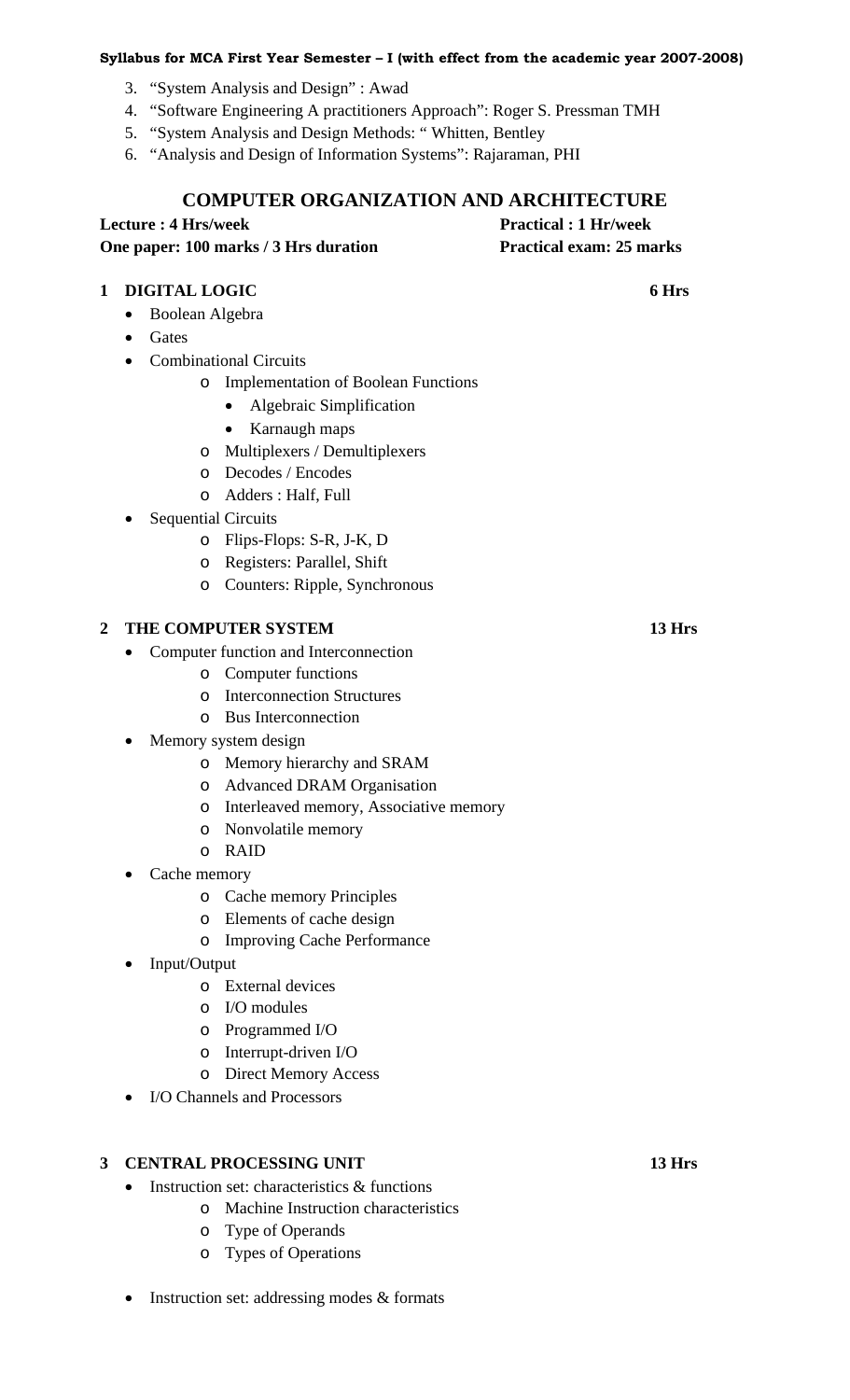- o Addressing
- o Instruction Formats
- CPU structure and Function
	- o Processor Organization
	- o Register Organization
	- o Instruction cycle
	- o Instruction Pipelining
- RISC
- Instruction Level Parallelism and Superscalar Processors
	- o Superscalar versus super pipelined
	- o Limitations
	- o Instruction level parallelism and machine parallelism
	- o Instruction issue policy
	- o Register Renaming
	- o Branch Prediction
	- o Superscalar Execution
	- o Superscalar Implementation

# **4 CONTROL UNIT 6 Hrs**

- Control Unit Operation
	- o Micro-operation
	- o Control of the processor
	- o Hardwired Implementation
- Microprogrammed Control
- Basic Concepts

# **5 PARALLEL ORGANISATION 7 Hrs**

- Microprocessor organizations
	- o Types of parallel Processor Systems
	- o Parallel organizations
- Symmetric Multiprocessors
	- o Organization
- Clusters
	- o Cluster Configurations
	- o Cluster computer Architecture

Term work/Practical : Each candidate will submit a journal /assignments in which at least 10 assignments based on the above syllabus and the internal test paper.

# **References :**

- Digital Computer Fundamentals, Bartee C.Thomas, McGraw-Hill International Edition
- Computer Architecture by Nicolas Carter, Schaum's outlines, McGraw-Hill
- Advance Computer Architecture  $2<sup>nd</sup>$  Edition by Parthsarthy, Thomson
- Computer Organisation by Hamacher C, Zaky S. McGraw Hill
- Computer Organisation and Architecture; Stallings, W Prentice Hall of India, New Delhi
- Computer Architecture, Behrooz Parhami, Oxford University Press
- Computer Fundamentals Architecture & Organisation B. Ram New Age
- Computer Organization I.S.R.D. group Tata McGraw Hill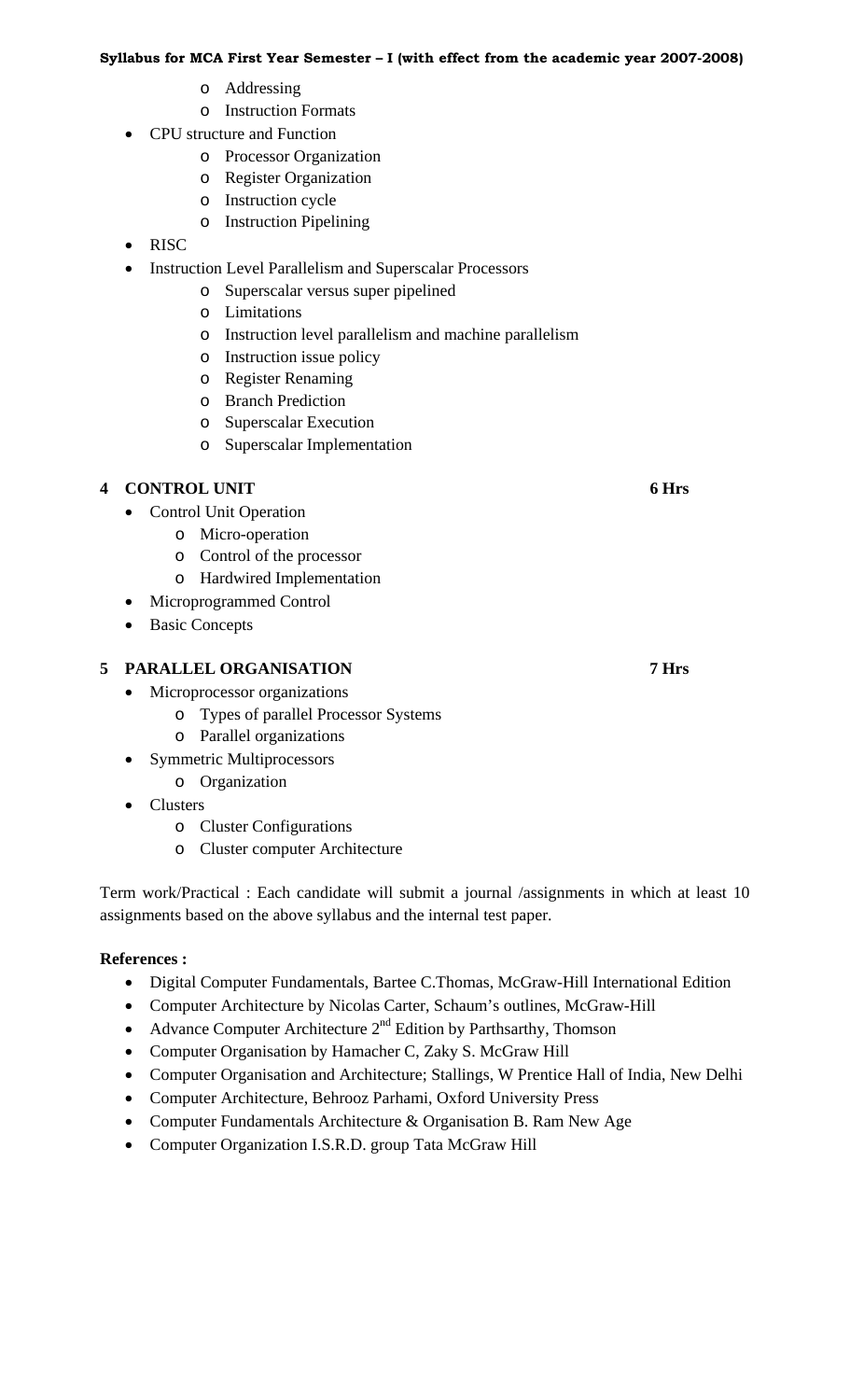# **DISCRETE MATHEMATICS**

| <b>Lecture: 4 Hrs/week</b><br>One paper: 100 marks / 3 Hrs duration |                                                                                                                                                                                                                                                                                                                        | <b>Practical : 1 Hr/week</b><br><b>Practical exam: 25 marks</b>                                |  |
|---------------------------------------------------------------------|------------------------------------------------------------------------------------------------------------------------------------------------------------------------------------------------------------------------------------------------------------------------------------------------------------------------|------------------------------------------------------------------------------------------------|--|
|                                                                     | 1. Number Systems<br>Decimal Number Systems<br><b>Binary Number Systems</b><br>$\bullet$<br>Hexadecimal Number Systems<br>$\bullet$<br><b>Octal Number Systems</b><br>$\bullet$<br>Binary arithmetic<br>$\circ$                                                                                                        | 5 Hrs                                                                                          |  |
|                                                                     | 2. Propositions and Logical Operations<br>Notation, Connections, Normal forms, Truth tables<br>Equivalence and Implications<br>$\bullet$<br>Theory of inference for statement calculus, Predicate calculus<br>$\bullet$<br>Rules of Logic<br>$\bullet$<br>Mathematical Induction and Quantifiers<br>$\circ$            | 8 Hrs                                                                                          |  |
|                                                                     | 3. Sets, Relations and Diagraphs<br>Review of set concepts<br>$\bullet$<br>Relations and digraphs<br>$\bullet$<br>Properties of relations<br>$\bullet$<br>Equivalence relations<br>Computer representation of relations and digraphs<br>Manipulation of relations<br>٠<br>Partially Ordered Sets (Posets)<br>$\bullet$ | 8 Hrs                                                                                          |  |
|                                                                     | <b>4. Recurrence Relations</b><br>particular solution, difference table, finite order differences,<br>Line in a plane in general position                                                                                                                                                                              | 8 Hrs<br>Towers of Hanoi, Iterations, Homogeneous linear equations with constant coefficients, |  |
| 5.                                                                  | <b>Groups and applications</b><br>Monoids, semi groups<br>Product and quotients of algebraic structures<br>٠<br>Isomorphism, homomorphism, automorphism<br>$\bullet$<br>Normal subgroups, Codes and group codes                                                                                                        | 8 Hrs                                                                                          |  |
| 6.                                                                  | <b>Classification of Languages</b>                                                                                                                                                                                                                                                                                     | 8 Hrs                                                                                          |  |

**Overview of Formal Languages:** 

Representation of regular languages and grammars, finite state machines

Term work/Practical : Each candidate will submit a journal /assignments in which at least 10 assignments based on the above syllabus and the internal test paper. Test graded for 10 marks and Practical graded for 15 marks.

# **References :**

- 1. "Discrete Mathematical Structures" : Tremblay and Manohar, Tata McGraw Hill
- 2. "Discrete Mathematics":  $1<sup>st</sup>$  edition by Maggard, Thomson
- 3. "Discrete Mathematics" : Semyour Lipschutz, Varsha Patil II<sup>nd</sup> Edition Schaum's Series TMH
- 4. "Discrete Mathematical Structures" : Kolman, Busby and Ross, Prentice Hall India, Edition 3
- 5. "Elements of Discrete Structures" : C.L.Liu
- 6. "Computer Fundamentals" P.K.Sinha
- 7. "Discrete Mathematics and its application" Rosen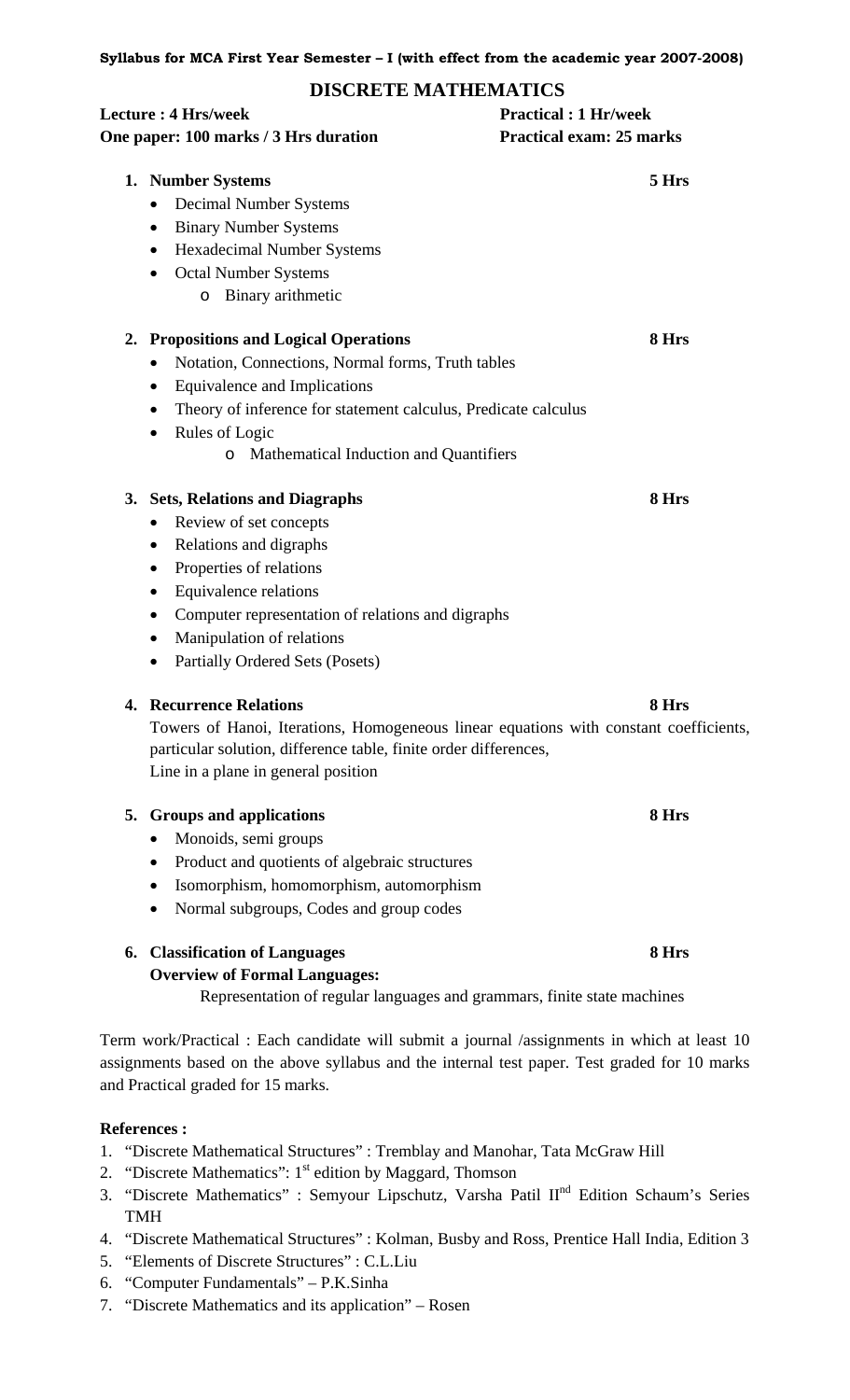- 8. "Discrete Mathematical Structure" : G. Shankar Rao New Age
- 9. Fundamental Approach to "Discrete Mathematics Acharjaya D.P. Sreekumar New Age

# **PRINCIPLES OF ECONOMICS AND MANAGEMENT**

# **One paper: 100 marks / 3 Hrs duration Practical exam: 25 marks**

# **Lecture : 4 Hrs/week Practical : 1 Hr/week**

- 1. Introduction to Managerial Economics Nature and Scope of Managerial Economics, Economic Theory and Managerial Economic, Managerial Economist – Role and Responsibilities 4 Hrs
- 2. Demand Law of demand, elasticity of demand, supply function, elasticity if supply, market equilibrium 4 Hrs
- 3. Demand forecasting survey methods, evaluation of forecast accuracy Cost – output relationship. Economies and Diseconomies of scale. Cost control and cost reduction. Break-even analysis. 4 Hrs
- 4. Market structures Perfect and omperfect competition, Monopoly, Oligopoly, Momopolistic Competition, Price Discrimination, Price and Output Decisions under different market structures. Government intervention in pricing. 4 Hrs
- 5. Management functions, responsibilities of management to society, development of management thought, contribution of F.W.Taylor, Henri Fayol, Elton Mayo, system contingency approaches to management 3 Hrs
- 6. Nature of planning, decision-making process, management by objectives 3 Hrs
- 7. Organization structures: functional, product matrix, flat and vertical structures, authority relationships, decentralization and delegation of suthority. 3 Hrs
- 8. Maslow, Herzberg and MacGregor's theory of motivation. 3 Hrs
- 9. McClelland's achievement motivation, Blanchard's situation leadership theory. 3 Hrs
- 10. Marketing: Understanding the concept of marketing mix, Product policy, New product development, Product life cycle and new product development, Channels of distribution, Pricing, Advertising and product promotion policies, Marketing research. 8 Hrs
- 11. Human resource management selection, training and appraisal and compensation administration. 6 Hrs

Reference books:

- 1. Principals & Practice of Management : L.M.Prasad
- 2. Principals of Macroeconomics: Mankiw, Thomson
- 3. Managerial Economics Varshney Maheshwari, S.Chand
- 4. Managerial Economics Dean Joel PHI
- 5. Managerial Economics D.N. Divedi, Vikas Publishing house
- 6. Managerial Economics Naylorm Vernon, Wertz
- 7. Marketing Management, Rama Swamy, Nama Kumari
- 8. Essential Management, Koontz  $7<sup>th</sup>$  Edition
- 9. International marketing, Francis Cherunilam
- 10. HR & Personnel Management, Ashwathaappa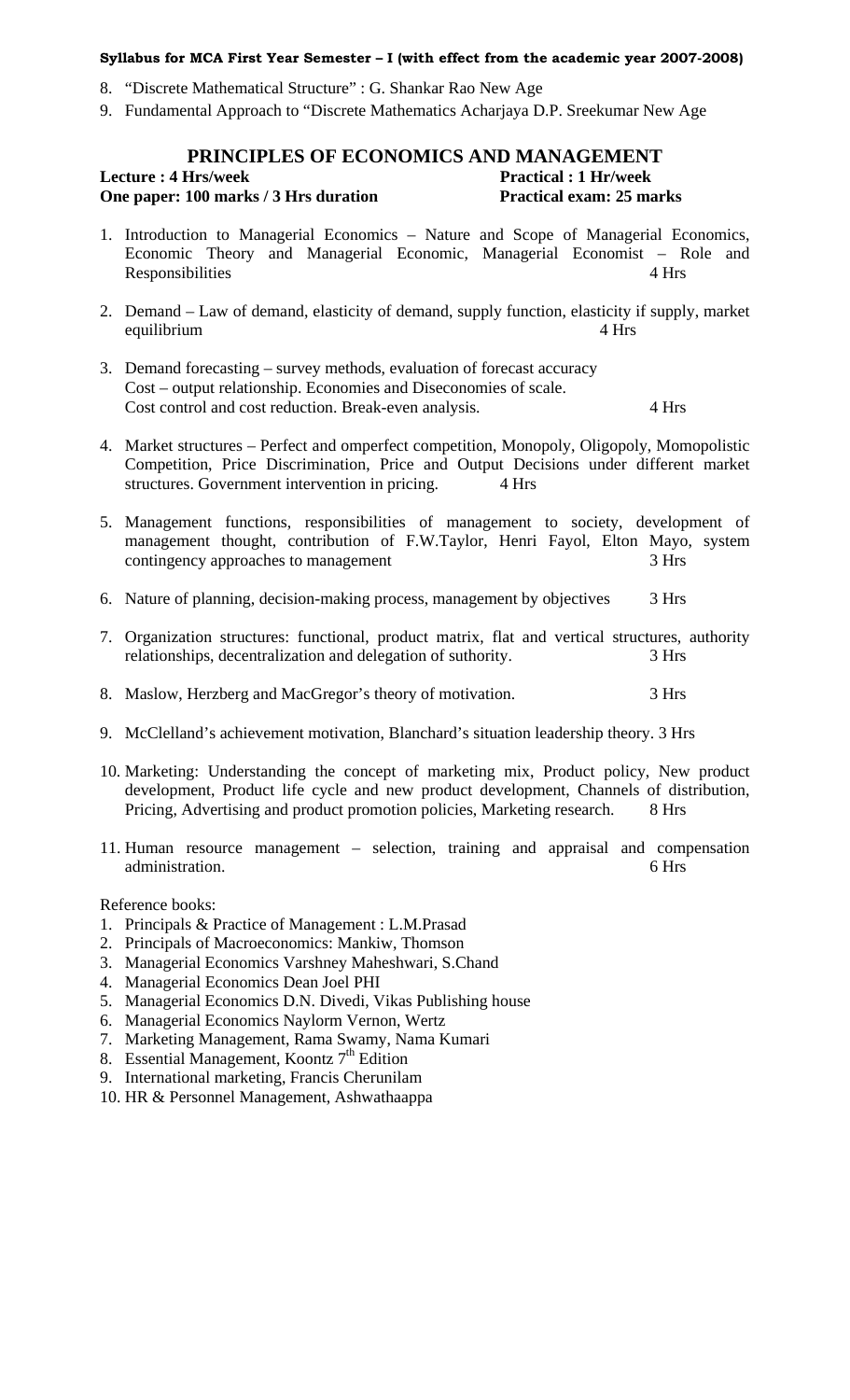| <b>INTRODUCTION TO WEB TECHNOLOGY</b> |                                                                                                                                                                                                                                                                                                                                                                                                                                                                                                                                                                                                                                            |                                                                 |  |  |  |
|---------------------------------------|--------------------------------------------------------------------------------------------------------------------------------------------------------------------------------------------------------------------------------------------------------------------------------------------------------------------------------------------------------------------------------------------------------------------------------------------------------------------------------------------------------------------------------------------------------------------------------------------------------------------------------------------|-----------------------------------------------------------------|--|--|--|
|                                       | <b>Lecture: 4 Hrs/week</b><br>One paper: 100 marks / 3 Hrs duration<br>Term work: 25 marks                                                                                                                                                                                                                                                                                                                                                                                                                                                                                                                                                 | <b>Practical: 3 Hrs/week</b><br><b>Practical exam: 50 marks</b> |  |  |  |
|                                       | 1. Introduction to the Web<br><b>History and Evolution</b><br>٠<br>Web development cycle<br>$\bullet$<br>Web publishing<br>$\bullet$<br>Web contents<br>$\bullet$<br>Dynamic Web contents                                                                                                                                                                                                                                                                                                                                                                                                                                                  | 5 Hrs                                                           |  |  |  |
|                                       | 2. Languages and technologies for browsers<br>HTML, DHTML, XHTML, ASP, JavaScript<br>$\bullet$<br><b>Features and Applications</b>                                                                                                                                                                                                                                                                                                                                                                                                                                                                                                         | 5 Hrs                                                           |  |  |  |
| 3.                                    | Introduction to HTML<br><b>HTML</b> Fundamentals<br>$\bullet$<br><b>HTML Browsers</b><br>$\bullet$<br>HTML tags, Elements and Attributes<br>٠<br>Structure of HTML code<br>Head<br>O<br><b>Body</b><br>O<br>Lists<br>٠<br><b>Ordered List</b><br>O<br><b>Unordered List</b><br>$\circ$<br><b>Definition List</b><br>O<br>o Nesting List<br><b>Block Level Tags</b><br>Block formatting, Heading, Paragraph, Comments, Text alignment, Font size<br>$\circ$<br><b>Text Level Tags</b><br>Bold, Italic, Underlined, Strikethrough, Subscript, superscript<br>$\circ$<br>Inserting graphics, Scaling images<br>Frameset<br>$\bullet$<br>Forms | 10 Hrs                                                          |  |  |  |
| 4.                                    | An introduction to DHTML<br><b>Cascading Style Sheets</b><br>The usefulness of style sheets<br>$\bullet$<br>Creating style sheets<br>$\bullet$<br>Common tasks with CSS<br><b>Font Family</b><br><b>Font Metrics</b><br>$\circ$<br>Units<br>O<br>Properties<br><b>Classes and Pseudo classes</b><br>$\bullet$<br>CSS tags<br>$\bullet$                                                                                                                                                                                                                                                                                                     | 6 Hrs                                                           |  |  |  |
| 5.                                    | Introduction to ASP<br>Working of ASP page<br>Variables<br>$\bullet$<br>ASP forms<br>$\bullet$<br>Data types<br>Operators                                                                                                                                                                                                                                                                                                                                                                                                                                                                                                                  | 7 Hrs                                                           |  |  |  |

- Object hierarchies
	- o ASP Object model